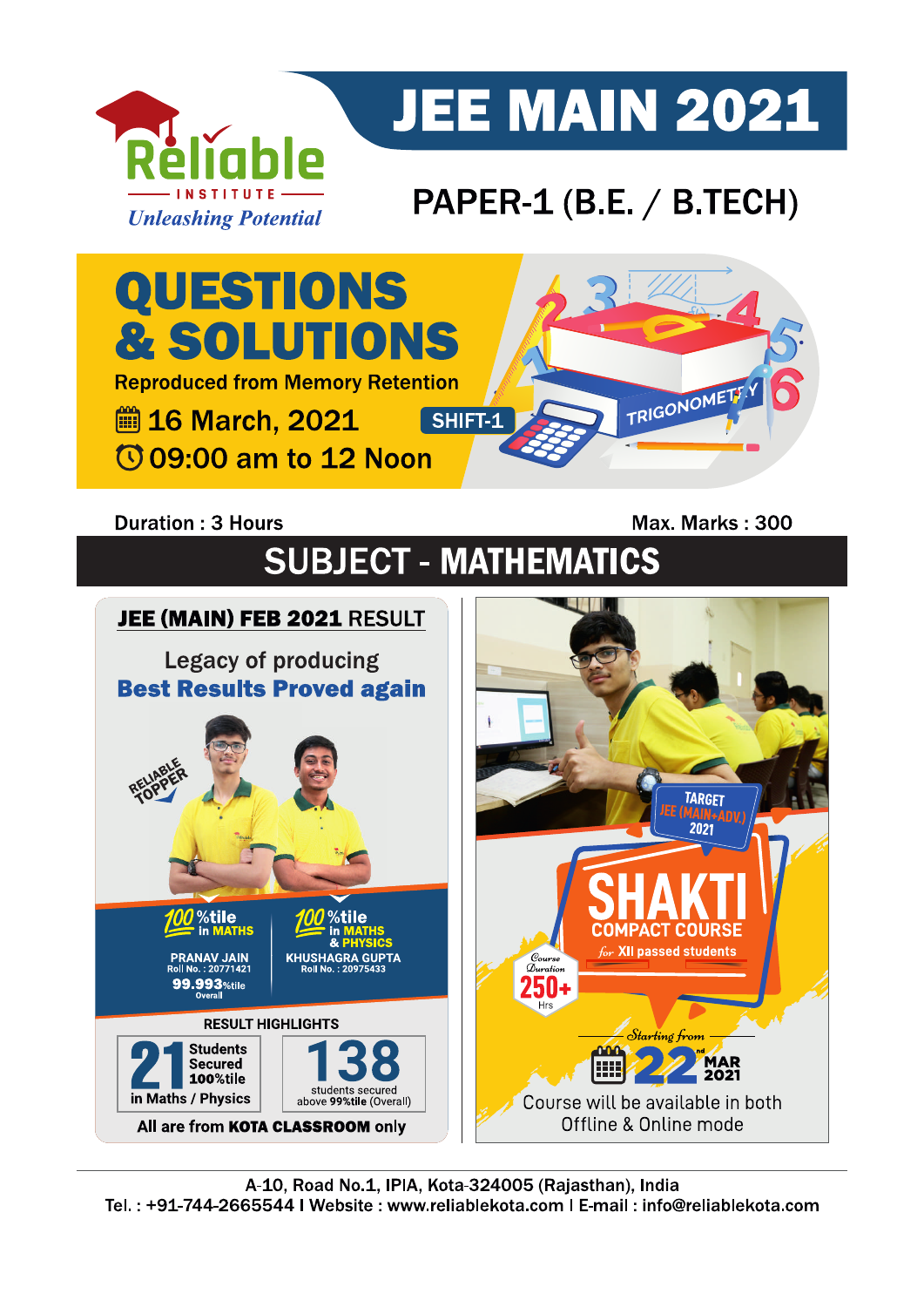

### **MATHEMATICS**

Three distinct normal are drawn from the point (a, 0) to the parabola  $y^2 = 2x$ . The range of 'a' is 1.  $(1)(-\infty, 0)$  $(2)$   $(1, \infty)$  $(3)(-\infty, -1)$  $(4)$   $(0, 1)$ Ans.  $(2)$ Let the equation of the normal is Sol.  $y = mx - 2am - am^3$ here  $4a = 2 \Rightarrow a = \frac{1}{2}$  $y = mx - m - \frac{1}{2}m^{3}$ It passing through  $A(a, 0)$  then  $0 = am - m - \frac{1}{2}m^3$  $m = 0$ ,  $a - 1 - \frac{1}{2}m^2 = 0$  $m<sup>2</sup> = 2(a - 1) > 0$  $\therefore$  a > 1 If  $A = \begin{bmatrix} i & -i \\ -i & i \end{bmatrix}$  and  $A^8 \begin{bmatrix} x \\ y \end{bmatrix} = \begin{bmatrix} 8 \\ 64 \end{bmatrix}$ . Then the equation has  $\overline{2}$ .  $(2)$  two solution (3) infinite solution  $(1)$  one solution  $(4)$  no solution Ans.  $(4)$  $A = \begin{bmatrix} i & -i \\ -i & i \end{bmatrix}$ Sol.  $A^2 = \begin{bmatrix} i & -i \\ -i & i \end{bmatrix} \begin{bmatrix} i & -i \\ -i & i \end{bmatrix} = \begin{bmatrix} -2 & 2 \\ 2 & -2 \end{bmatrix} = 2 \begin{bmatrix} -1 & 1 \\ 1 & -1 \end{bmatrix}$  $A^4 = 4\begin{bmatrix} -1 & 1 \\ 1 & -1 \end{bmatrix}\begin{bmatrix} -1 & 1 \\ 1 & -1 \end{bmatrix} = 4\begin{bmatrix} 2 & -2 \\ -2 & 2 \end{bmatrix} = 8\begin{bmatrix} 1 & -1 \\ -1 & 1 \end{bmatrix}$  $A^8 = 64 \begin{bmatrix} 1 & -1 \\ -1 & 1 \end{bmatrix} \begin{bmatrix} 1 & -1 \\ -1 & 1 \end{bmatrix} = 64 \begin{bmatrix} 2 & -2 \\ -2 & 2 \end{bmatrix} = 128 \begin{bmatrix} 1 & -1 \\ -1 & 1 \end{bmatrix}$  $128\begin{bmatrix} 1 & -1 \\ -1 & 1 \end{bmatrix} \begin{bmatrix} x \\ y \end{bmatrix} = \begin{bmatrix} 8 \\ 64 \end{bmatrix}$  $128\begin{bmatrix} x-y \\ -x+y \end{bmatrix} = \begin{bmatrix} 8 \\ 64 \end{bmatrix} \Rightarrow 128(x-y) = 8$  $\Rightarrow$  x-y= $\frac{1}{16}$  ....(1) and 128 (-x + y) = 64  $\Rightarrow$  x - y =  $\frac{-1}{2}$  ....(2)  $\Rightarrow$  no solution Address : 'Reliable Institute', A-10 Road No.1, IPIA, Kota-324005 (Rajasthan), INDIA  $\overline{\mathbf{2}}$ Réliable visit us at: www.reliablekota.com, Email: info@reliablekota.com

Call us: +91-744-2665544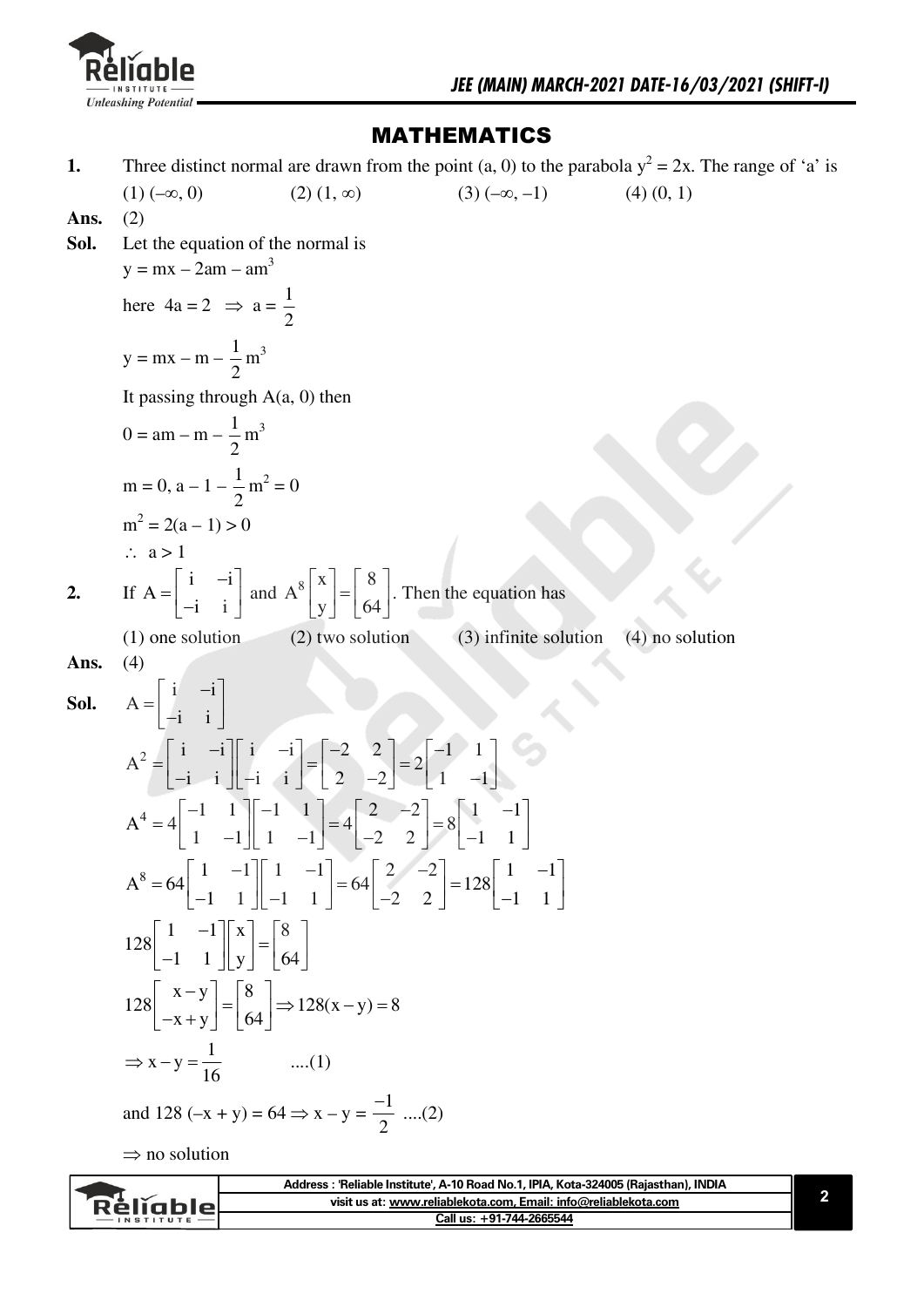

If  $x^2 + y^2 = 25$  is a circle whose chord is a tangent to a hyperbola  $\frac{x^2}{9} - \frac{y^2}{16} = 1$ , then locus of  $3.$ 

mid-point of chord is

(1)  $9x^2 + 16y^2 = (x^2 + y^2)^2$ (2)  $9x^2 - 25y^2 = (x^2 - y^2)^2$ (3)  $9x^2 - 16y^2 = (x^2 + y^2)^2$ (4)  $9x^2 + 25y^2 = (x^2 + y^2)^2$ 

Ans.  $(3)$ 

Sol. tangent of hyperbola

$$
y = mx \pm \sqrt{9m^2 - 16}
$$
 ....(i)

which is a chord of circle with mid-point (h, k)

so equation of chord  $T = S_1$ 

$$
hx + ky = h^2 + k^2
$$

$$
y = -\frac{hx}{k} + \frac{h^2 + k^2}{k}
$$
 ....(ii)

by  $(i)$  and  $(ii)$ 

$$
m = -\frac{h}{k} \text{ and } \sqrt{9m^2 - 16} = \frac{h^2 + k^2}{k}
$$
  

$$
9\frac{h^2}{k^2} - 16 = \frac{(h^2 + k^2)^2}{k^2}
$$
  
locus  $9x^2 - 16y^2 = (x^2 + y^2)^2$ 

If a, b, c are three numbers where  $b = a + c \& S.D.$  of  $a + 2$ ,  $b + 2$ ,  $c + 2$  is d then which of the  $\overline{4}$ . following statement is true.

(1) 
$$
a^2 = 3b^2 + 3c^2 - d^2
$$
  
\n(2)  $a^2 = b^2 + c^2 - d^2$   
\n(3)  $b^2 = 3b^2 + 3c^2 + 9d^2$   
\n(4)  $9d^2 = 3a^2 + 3c^2 - b^2$ 

Ans.  $(4)$ 

Sol. for a, b, c

mean = 
$$
\bar{x} = \frac{a+b+c}{3}
$$
  
\n $\bar{x} = \frac{2b}{3}$   
\nS.D. of a, b, c = d  
\n $d^2 = \frac{a^2 + b^2 + c^2}{3} - \frac{4b^2}{9}$   
\n $b^2 = 3a^2 + 3c^2 - 9d^2$ 

|           | Address : 'Reliable Institute', A-10 Road No.1, IPIA, Kota-324005 (Rajasthan), INDIA |
|-----------|--------------------------------------------------------------------------------------|
| Réliable  | visit us at: www.reliablekota.com, Email: info@reliablekota.com                      |
| INSTITUTE | Call us: +91-744-2665544                                                             |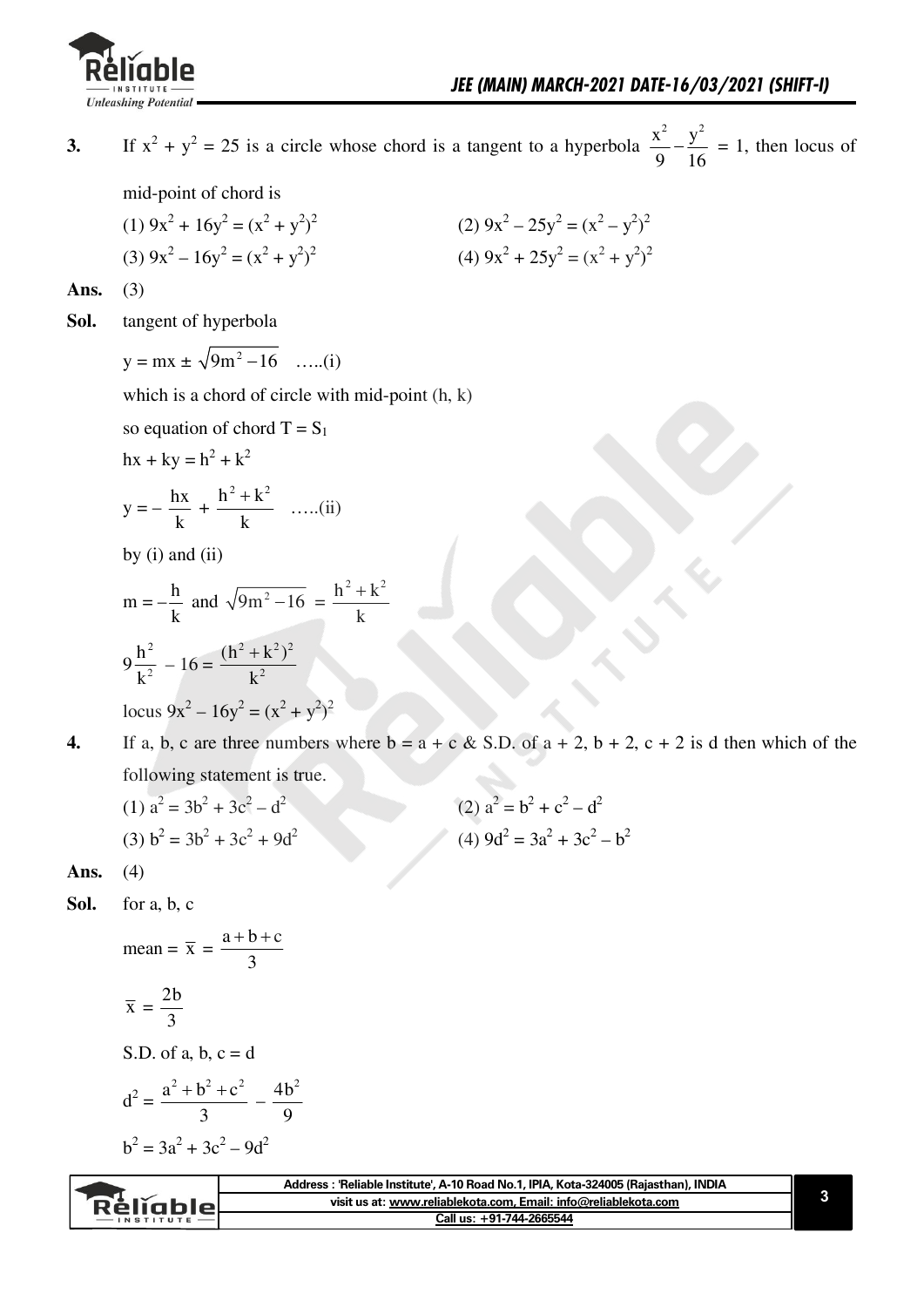

5. If 
$$
\lim_{x\to 0} \frac{ae^x - b\cos x + ce^{-x}}{\sin x} = 2
$$
 then  $(a + b + c)$  equal to  
\n**Ans.** 4  
\n6.61.  $\lim_{x\to 0} \frac{\left\{a\left(1+x+\frac{x^2}{2!}+....\right)-b\left(1-\frac{x^2}{2!}+\frac{x^4}{4!}....\right)+c\left(1-x+\frac{x^2}{2!}...\right)\right\}}{x\left(x-\frac{x^3}{3!}+....\right)} = 2$   
\n $\therefore \lim_{x\to 0} \frac{(a-b+c)+x(a-c)+x^2\left(\frac{a}{2}+\frac{b}{2}+\frac{c}{2}\right)+....}{x^2\left(1-\frac{x^2}{6}...\right)} = 2$   
\n $\therefore a-b+c=0$   
\n $\therefore a-b+c=0$   
\n $\frac{a}{2}+\frac{b}{2}+\frac{c}{2}=2$   
\n $a+b+c=4$   
\n6. which of the following is tautology ?  
\n(1)  $(p \land q) \rightarrow (p \rightarrow q)$   
\n(2)  $(p \land q) \lor (p \rightarrow q)$   
\n(3)  $(p \land q) \land (p \rightarrow q)$   
\n(4)  $(p \lor q) \rightarrow (p \rightarrow q)$   
\n(5)  $(p \land q) \land (p \rightarrow q)$   
\n(6)  $(p \lor q) \rightarrow (p \rightarrow q)$   
\n(7)  $\frac{p}{q}$   
\n(8)  $\frac{p}{q}$   
\n(9)  $\frac{p}{q}$   
\n(1)  $\frac{p}{q}$   
\n(1)  $\frac{p}{q}$   
\n(2)  $(p \land q) \lor (p \rightarrow q)$   
\n(3)  $(p \lor q) \rightarrow (p \rightarrow q)$   
\n(4)  $(p \lor q) \rightarrow (p \rightarrow q)$   
\n(5)  $\frac{p}{q}$   
\n(6)  $\frac{p}{q}$   
\n(7)  $\frac{p}{r}$   
\n(8)  $\frac{p}{r}$   
\n(9)  $\frac{p}{r}$   
\n(1)  $\frac{p}{r}$   
\n(1) <

| <b>Réliable</b><br>$INSTITUTE$ – | Address: 'Reliable Institute', A-10 Road No.1, IPIA, Kota-324005 (Rajasthan), INDIA |
|----------------------------------|-------------------------------------------------------------------------------------|
|                                  | visit us at: www.reliablekota.com, Email: info@reliablekota.com                     |
|                                  | Call us: +91-744-2665544                                                            |
|                                  |                                                                                     |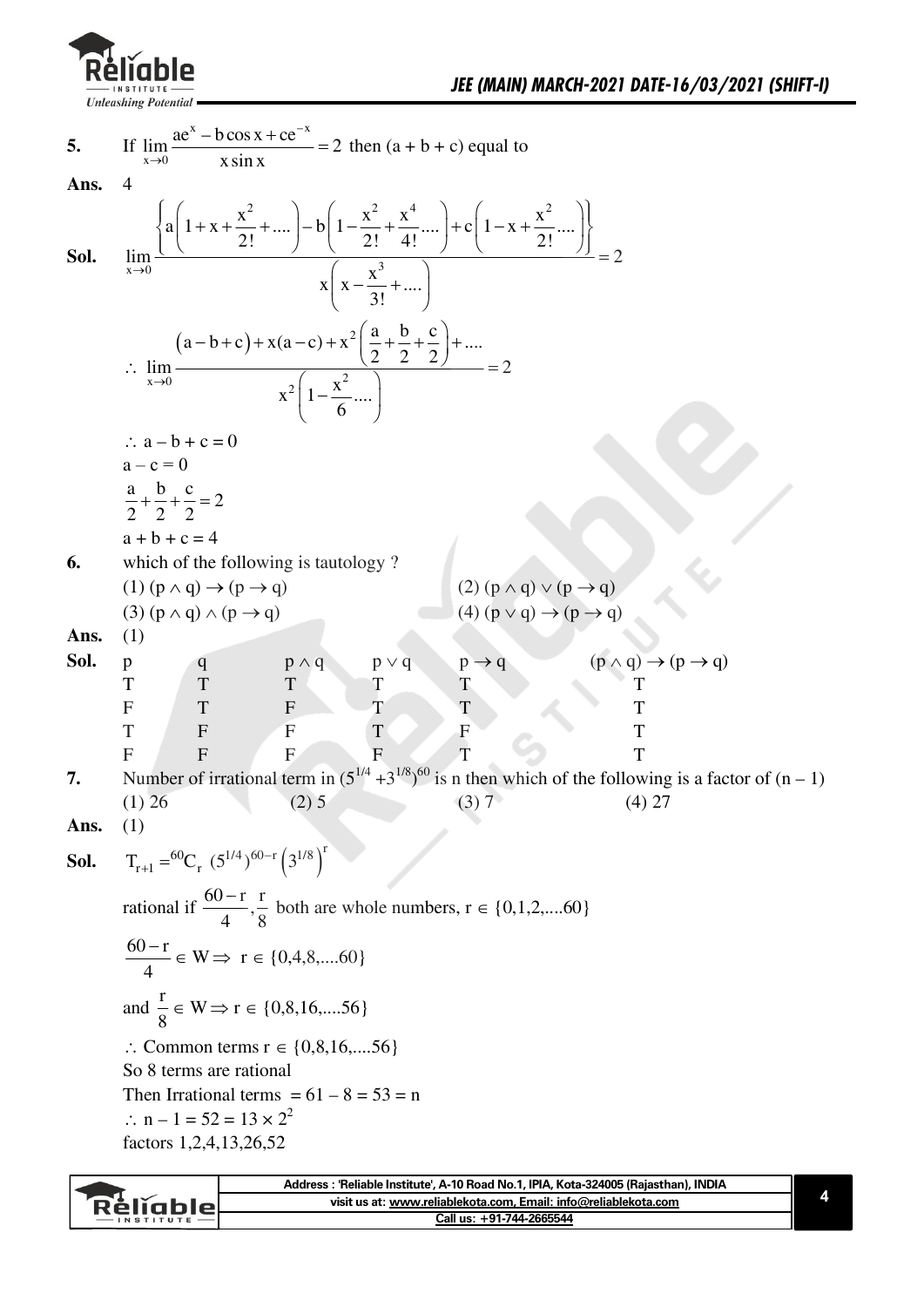

If  $\log_{10}(\sin x) + \log_{10}(\cos x) = -1$  and  $\log_{10}(\sin x + \cos x) = \frac{1}{2}(\log_{10} n - 1)$ 8. Find 'n'  $(1) 10$  $(2) 11$  $(3) 12$  $(4) 13$ Ans.  $(3)$ Sol.  $log_{10}$  (sinx) +  $log_{10}(cos x) = -1$  $\sin x \cos x = \frac{1}{10}$  $....(1)$ and  $log_{10} (sinx + cosx) = \frac{1}{2} (log_{10} n - 1)$  $\Rightarrow$  sinx + cos x =  $\left(\frac{\text{n}}{10}\right)^{\frac{1}{2}}$  $\Rightarrow$  sin<sup>2</sup>x + cos<sup>2</sup> x + 2sinx cos x =  $\frac{n}{10}$ (squaring)  $\Rightarrow 1 + 2\left(\frac{1}{10}\right) = \frac{n}{10}$ (using Equation  $(1)$ )  $\Rightarrow$   $\frac{n}{10} = \frac{12}{10} \Rightarrow n = 12$ If  $f(x) + f(x + 1) = 2$ ,  $I_1 = \int_0^8 f(x) dx$  and  $I_2 = \int_0^3 f(x) dx$ , then  $I_1 + 2I_2$  is 9. 16 Ans.  $f(x) + f(x + 1) = 2$ Sol.  $x \rightarrow (x + 1)$  $f(x + 1) + f(x + 2) = 2$  $(ii)$ by (i)  $&$  (ii)  $f(x) - f(x + 2) = 0$  $f(x + 2) = f(x)$  $f(x)$  is period with  $T = 2$  $I_1 = \int_{0}^{2x4} f(x) dx = 4 \int_{0}^{2} f(x) dx$  $I_2 = \int_1^3 f(x) dx = \int_2^4 f(x+1) dx = \int_2^4 (2-f(x)) dx$  $I_2 = 8 - 2 \int_0^2 f(x) dx$  $I_1 + 2I_2 = 16$ 

|                 | Address: 'Reliable Institute', A-10 Road No.1, IPIA, Kota-324005 (Rajasthan), INDIA |  |
|-----------------|-------------------------------------------------------------------------------------|--|
| <b>Réliable</b> | visit us at: www.reliablekota.com. Email: info@reliablekota.com                     |  |
|                 | Call us: +91-744-2665544                                                            |  |
|                 |                                                                                     |  |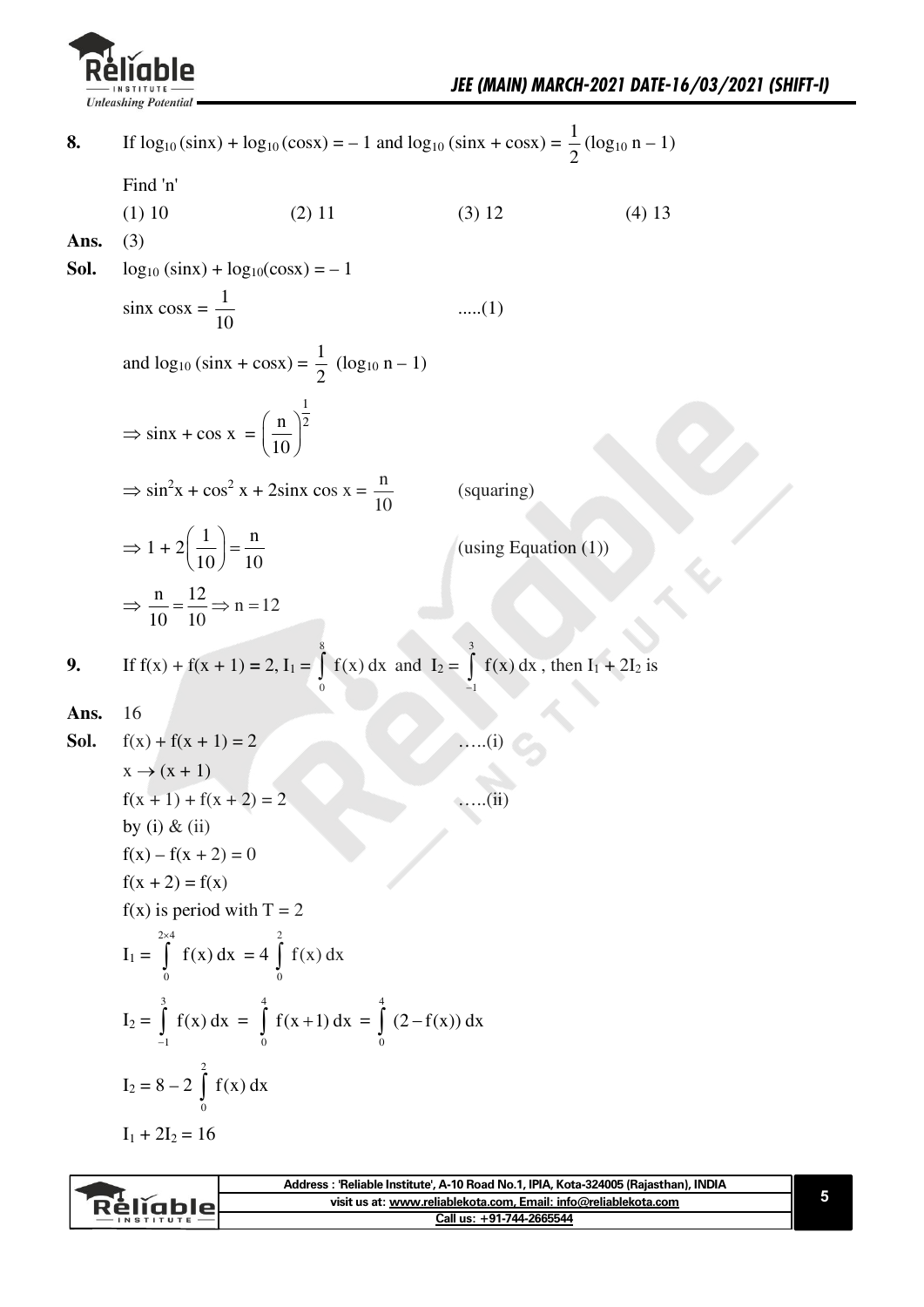

 $(4)$  2

**10.** If  $(|x|-3)(|x+4|) = 6$  then find the number of values of  $x (x \in R$  given) (1) 1 (2) 2 (3) 3 (4) 4 Ans.  $(2)$ **Sol.** Case-1  $x \le -4$  $(-x-3)(-x-4)=6$  $\Rightarrow$  (x + 3) (x + 4) = 6  $\Rightarrow$  x<sup>2</sup> + 7x + 6 = 0  $\Rightarrow$  x = -1 or – 6 but  $x \le -4$  $x = -6$ Case-2  $x \in (-4, 0)$  $(-x - 3)(x + 4) = 6$  $\Rightarrow -x^2 - 7x - 12 - 6 = 0$  $\Rightarrow$  x<sup>2</sup> + 7x + 18 = 0  $D < 0$  No solution Case-3  $x \ge 0$  $(x - 3)(x + 4) = 6$  $\Rightarrow x^2 + x - 12 - 6 = 0$  $\Rightarrow$  x<sup>2</sup> + x - 18 = 0  $x = \frac{-1 \pm \sqrt{1 + 72}}{2}$  $\overline{\mathbf{c}}$  $\therefore$  x =  $\frac{\sqrt{73}-1}{2}$  $\overline{c}$ only

**11.** If vector  $(\sqrt{3} \hat{i} + \hat{j})$  is rotated 45° counter clockwise about origin then the new vector is  $(\alpha \hat{i} + \beta \hat{j})$  then find the area of triangle whose co-ordinates are  $(0, 0)$ ,  $(0, \beta)$  and  $(\alpha, \beta)$ 

> $(3) \frac{1}{2}$  $\overline{c}$

$$
(1) \frac{\sqrt{3}}{2}
$$

**Ans.** (3)

Sol.  $(0,\beta)$ 

$$
(0,0)
$$
\n
$$
(0,0)
$$
\n
$$
(0,0)
$$
\n
$$
(0,0)
$$
\n
$$
(0,0)
$$
\n
$$
(0,0)
$$
\n
$$
(0,0)
$$
\n
$$
(0,0)
$$
\n
$$
(0,0)
$$
\n
$$
(0,0)
$$
\n
$$
(0,0)
$$
\n
$$
(0,0)
$$
\n
$$
(0,0)
$$
\n
$$
(0,0)
$$
\n
$$
(0,0)
$$
\n
$$
(0,0)
$$
\n
$$
(0,0)
$$
\n
$$
(0,0)
$$
\n
$$
(0,0)
$$
\n
$$
(0,0)
$$
\n
$$
(0,0)
$$
\n
$$
(0,0)
$$
\n
$$
(0,0)
$$
\n
$$
(0,0)
$$
\n
$$
(0,0)
$$
\n
$$
(0,0)
$$
\n
$$
(0,0)
$$
\n
$$
(0,0)
$$
\n
$$
(0,0)
$$
\n
$$
(0,0)
$$
\n
$$
(0,0)
$$
\n
$$
(0,0)
$$
\n
$$
(0,0)
$$
\n
$$
(0,0)
$$
\n
$$
(0,0)
$$
\n
$$
(0,0)
$$
\n
$$
(0,0)
$$
\n
$$
(0,0)
$$
\n
$$
(0,0)
$$
\n
$$
(0,0)
$$
\n
$$
(0,0)
$$
\n
$$
(0,0)
$$
\n
$$
(0,0)
$$
\n
$$
(0,0)
$$
\n
$$
(0,0)
$$
\n
$$
(0,0)
$$
\n
$$
(0,0)
$$
\n
$$
(0,0)
$$
\n
$$
(0,0)
$$
\n
$$
(0,0)
$$
\n
$$
(0,0)
$$
\n
$$
(0,0)
$$
\n
$$
(0,0)
$$
\n
$$
(0,0)
$$
\n
$$
(0,0)
$$
\n
$$
(0,0)
$$
\n
$$
(0,0)
$$
\n
$$
(0,0)
$$
\n
$$
(0,0)
$$

 $\overline{c}$ 

 $(2) \frac{1}{2}$  $\overline{4}$ 

 $(\sqrt{3},1)$ 

**Address : 'Reliable Institute', A-10 Road No.1, IPIA, Kota-324005 (Rajasthan), INDIA 6**  Réliable **visit us at: www.reliablekota.com, Email: info@reliablekota.com Call us: +91-744-2665544**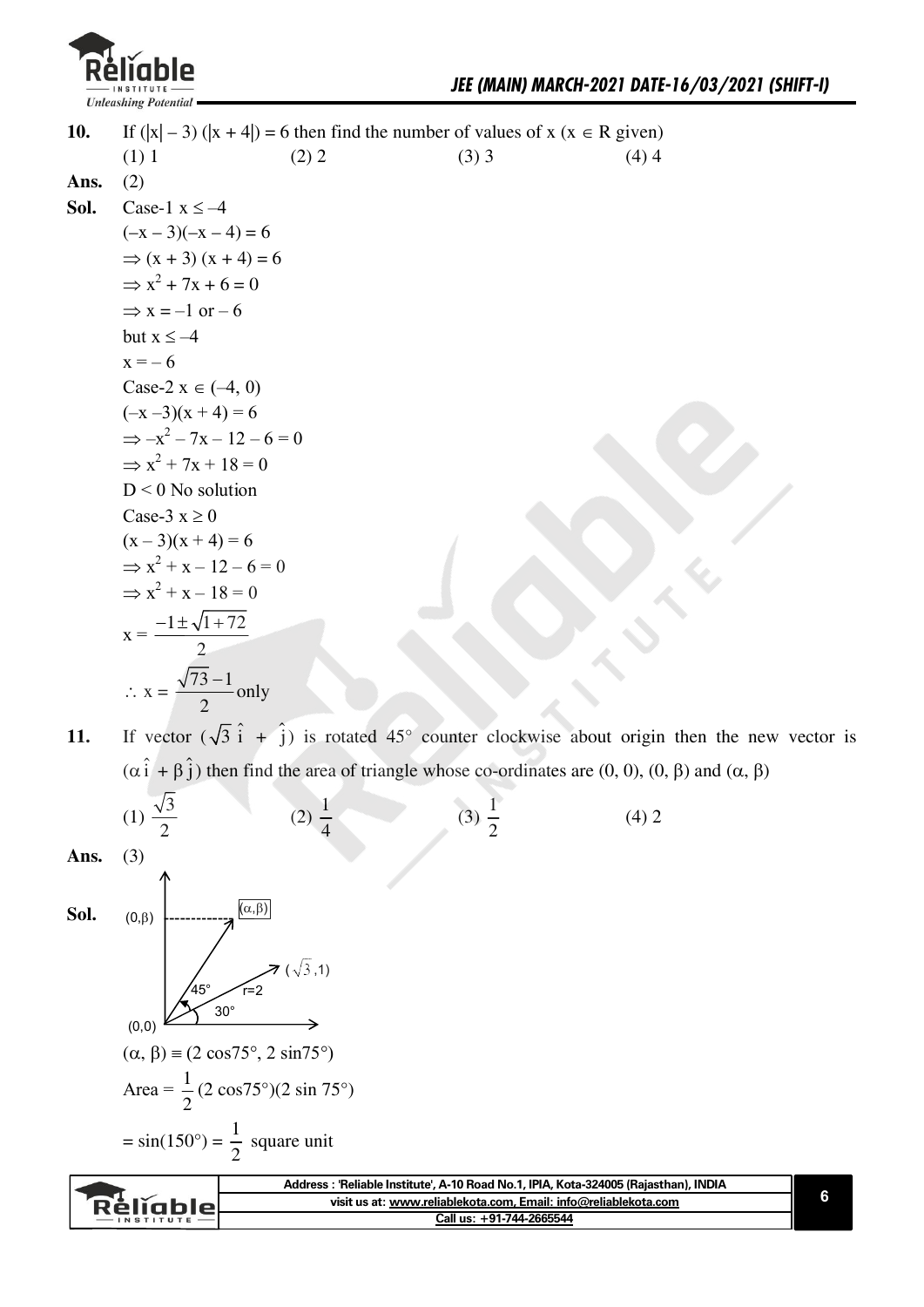

| 12.  |                                                                    |         | Number of solution of equation $(81)^{\sin^2 x} + (81)^{\cos^2 x} = 30$ in [0, $\pi$ ] are |         |
|------|--------------------------------------------------------------------|---------|--------------------------------------------------------------------------------------------|---------|
|      | (1) 2                                                              | $(2)$ 3 | $(3)$ 4                                                                                    | $(4)$ 5 |
| Ans. | (3)                                                                |         |                                                                                            |         |
| Sol. | $(81)^{\sin^2 x} + (81)^{1-\sin^2 x} = 30$                         |         |                                                                                            |         |
|      | $(81)^{\sin^2 x} + \frac{81}{(81)^{\sin^2 x}} = 30$                |         |                                                                                            |         |
|      | $t + \frac{81}{t} = 30$ $\implies t^2 + 81 = 30t$                  |         |                                                                                            |         |
|      | $t^2 - 30t + 81 = 0$                                               |         |                                                                                            |         |
|      | $t^2 - 27t - 3 + 81 = 0$                                           |         |                                                                                            |         |
|      | $(t-3) (t-27) = 0$                                                 |         |                                                                                            |         |
|      | $T = 3, 27$                                                        |         |                                                                                            |         |
|      | $(81)^{\sin^2 x} = 3, 3^3$                                         |         |                                                                                            |         |
|      | $3^{4\sin^2 x} = 3^1 \cdot 3^3$                                    |         |                                                                                            |         |
|      | $4 \sin^2 x = 1, 3$                                                |         |                                                                                            |         |
|      | $\sin^2 x = \frac{1}{4}, \frac{3}{4}$                              |         |                                                                                            |         |
|      | in $[0, \pi]$ sin $x > 0$                                          |         |                                                                                            |         |
|      | $\sin x = \frac{1}{2}, \frac{\sqrt{3}}{2}$                         |         |                                                                                            |         |
|      | $x = \frac{\pi}{6}, \frac{5\pi}{6}, \frac{\pi}{3}, \frac{2\pi}{3}$ |         |                                                                                            |         |

Number of solution  $=$  4

If one card is missing out of 52 cards deck then out of remaining 51 cards two cards are drawn if 13. both cards are found to be spade then the probability that missing card was NOT spade, is:

(1) 
$$
\frac{21}{50}
$$
 (2)  $\frac{13}{50}$  (3)  $\frac{39}{50}$  (4)  $\frac{4}{5}$ 

Ans.  $(3)$ 

**Sol.** P
$$
\left(\frac{\overline{S}_{missing}}{\text{both found spade}}\right)
$$
  
\n
$$
\frac{P(\overline{S}_{m} \cap \text{BFS})}{P(\text{BFS})}
$$
\n
$$
= \frac{\left(1 - \frac{13}{52}\right) \times \frac{13}{51} \times \frac{12}{50}}{\left(1 - \frac{13}{52}\right) \times \frac{13}{51} \times \frac{12}{50} + \frac{13}{52} \times \frac{12}{51} \times \frac{11}{50}}
$$
\n
$$
= \frac{39}{50}
$$

|                  | Address : 'Reliable Institute', A-10 Road No.1, IPIA, Kota-324005 (Rajasthan), INDIA |  |
|------------------|--------------------------------------------------------------------------------------|--|
| <u>Rěliablel</u> | visit us at: www.reliablekota.com, Email: info@reliablekota.com                      |  |
| INSTITUTE        | Call us: +91-744-2665544                                                             |  |
|                  |                                                                                      |  |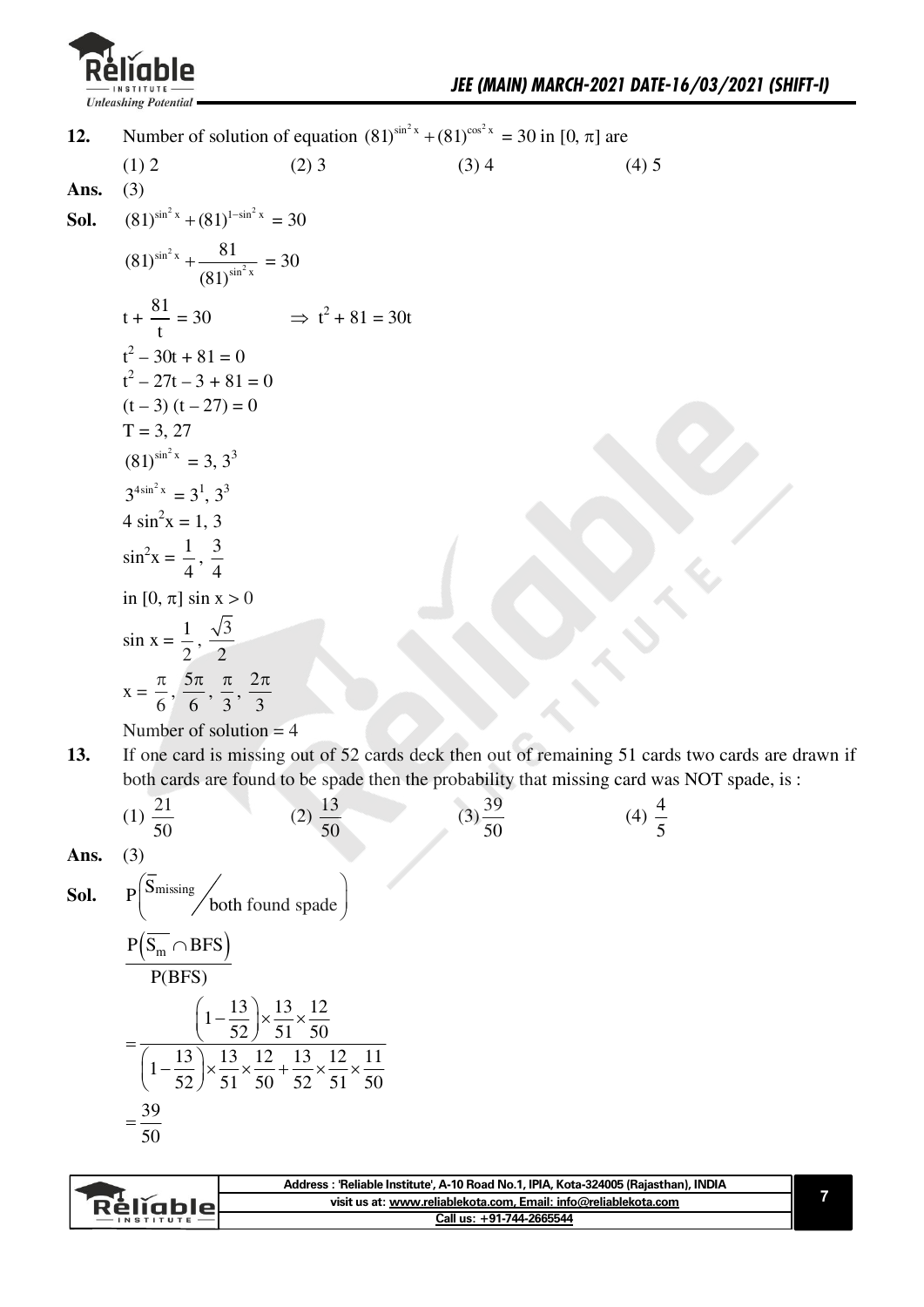

14. If 
$$
\frac{dy}{dx} + 2y \tan x = \sin x
$$
,  $y(\frac{\pi}{3}) = 0$ , then maximum value of function  
\n**Ans.**  $(\frac{1}{8})$   
\n**Sol.**  $\frac{dy}{dx} + 2 \tan x \cdot y = \sin x$   
\nI.F. =  $e^{2t(\sec x)} = \sec^2 x$   
\n $y \cdot \sec^2 x = \int \sin x \sec^2 x \, dx = \int \tan x \sec x \, dx + c$   
\n $y \sec^2 x = \sec x + c$   
\n $y = \cos x + c \cos^2 x$   
\n $x = \frac{\pi}{3}, y = 0$   
\n $\Rightarrow \frac{1}{2} + \frac{c}{4} \Rightarrow c = -2$   
\n $\therefore y = \cos x - 2 \cos^2 x$   
\n $y = -2 \left( \cos^2 x - \frac{1}{2} \cos x \right) = -2 \left( \left( \cos x - \frac{1}{4} \right)^2 - \frac{1}{16} \right)$   
\n $y = \frac{1}{8} - 2 \left( \left( \cos x - \frac{1}{4} \right)^2 \right)$   
\n $\therefore y_{max} = \frac{1}{8}$ 

If curve  $y = f(x)$  satisfy the differential equation  $\frac{dy}{dx} = 2(x + 1)$  & area bounded by  $y = f(x)$  & x-15.

axis is 
$$
\frac{4\sqrt{8}}{3}
$$
, then find f(1)

 $(2)$ Ans.

 $y = x^2 + 2x + c$ Sol.



|                  | Address: 'Reliable Institute', A-10 Road No.1, IPIA, Kota-324005 (Rajasthan), INDIA |  |
|------------------|-------------------------------------------------------------------------------------|--|
| <b>ReligbleL</b> | visit us at: www.reliablekota.com, Email: info@reliablekota.com                     |  |
| <b>INSTITUTE</b> | Call us: +91-744-2665544                                                            |  |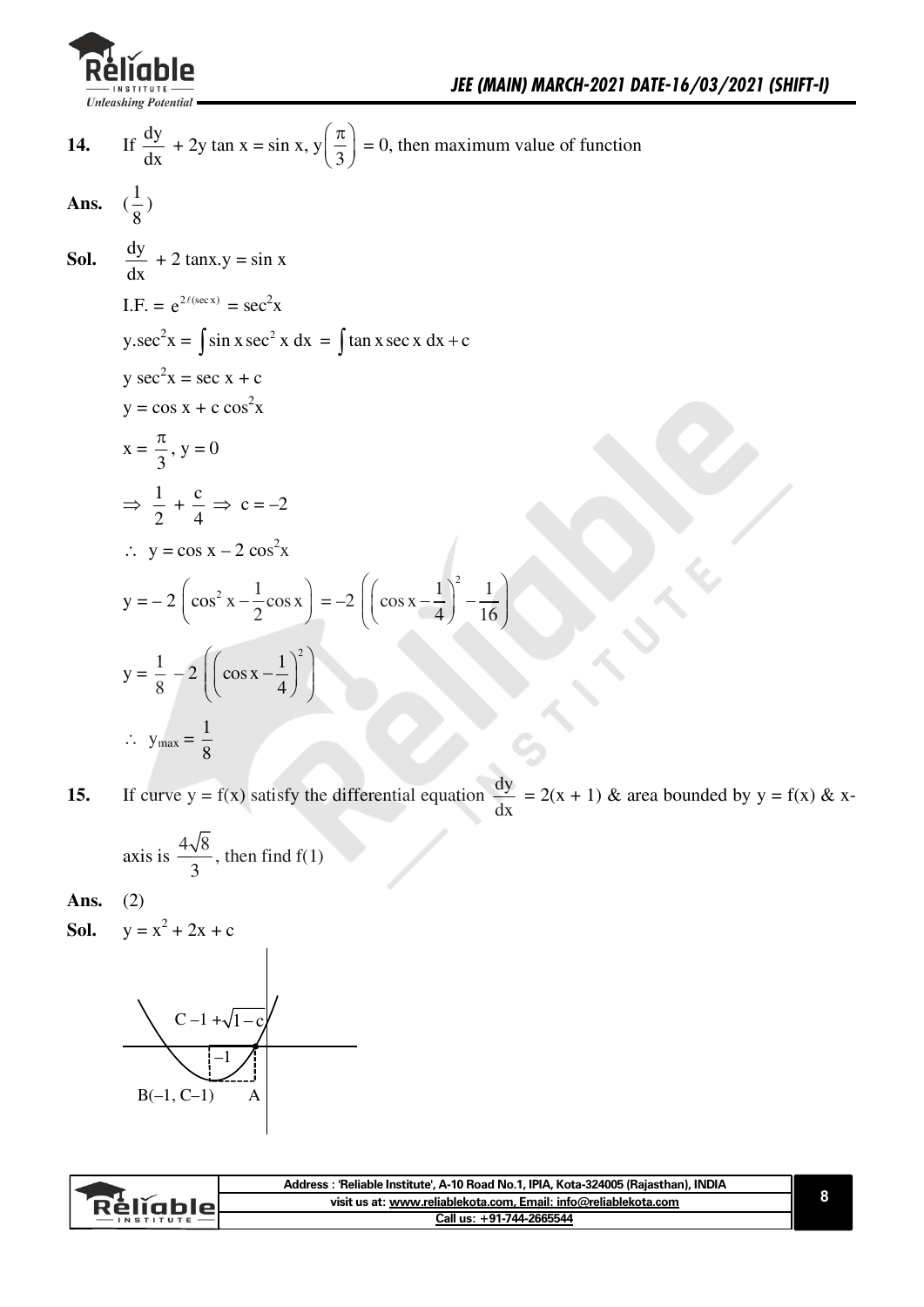

Area of rectangle (ABCD) =  $|(c-1)(\sqrt{1-c})|$ Area of parabola and x-axis =  $2\left(\frac{2}{3}((1-c)^{3/2})\right) = \frac{4\sqrt{8}}{3}$  $1-c=2 \Rightarrow c=-1$ Equation of  $f(x) = x^2 + 2x - 1$  $f(1) = 1 + 2 - 1 = 2$ If  $y(x) = \int (2t^2 - 15t + 10) dt$ , 16.

Normal of above curve at P(a,b) is parallel to  $3y + x = 5$  then find  $|a + 6b|$  (given  $a > 1$ ) 406

**Ans.** 406  
\n**Sol.** y'(x) = (2x<sup>2</sup> - 15x + 10)  
\nat point P  
\n3 = (2a<sup>2</sup> - 15a + 10)  
\n⇒ 2a<sup>2</sup> - 15a + 7 = 0  
\n⇒ 2a<sup>2</sup> - 14a - a + 7 = 0  
\n⇒ 2a(a - 7) - 1(a - 7) = 0  
\na = 
$$
\frac{1}{2}
$$
 or 7,

given  $a > 1$  :  $a = 7$ also P lies on curve

$$
\therefore b = \int_{0}^{a} (2t^2 - 15t + 10) dt
$$
  

$$
b = \int_{0}^{7} (2t^2 - 15t + 10) dt
$$

 $6b = -413$ 

$$
\therefore |a + 6b| = 406
$$

If elements of matrix A are  $\{0,1,2,3\}$  and  $AA<sup>T</sup> = 9$ , trace of  $(AA<sup>T</sup>)$  is 9 then total number of such  $17.$ matrixes are.

**Sol.** 
$$
AA^T = \begin{bmatrix} x & y & z \\ a & b & c \\ d & e & f \end{bmatrix} \begin{bmatrix} x & a & d \\ y & b & e \\ z & c & f \end{bmatrix}
$$
  

$$
= \begin{bmatrix} x^2 + y^2 + z^2 & ax + by + cz & dx + ey + fz \\ ax + by + cz & a^2 + b^2 + c^2 & ad + be + cf \\ dx + ey + fz & ad + be + cf & d^2 + e^2 + f^2 \end{bmatrix}
$$

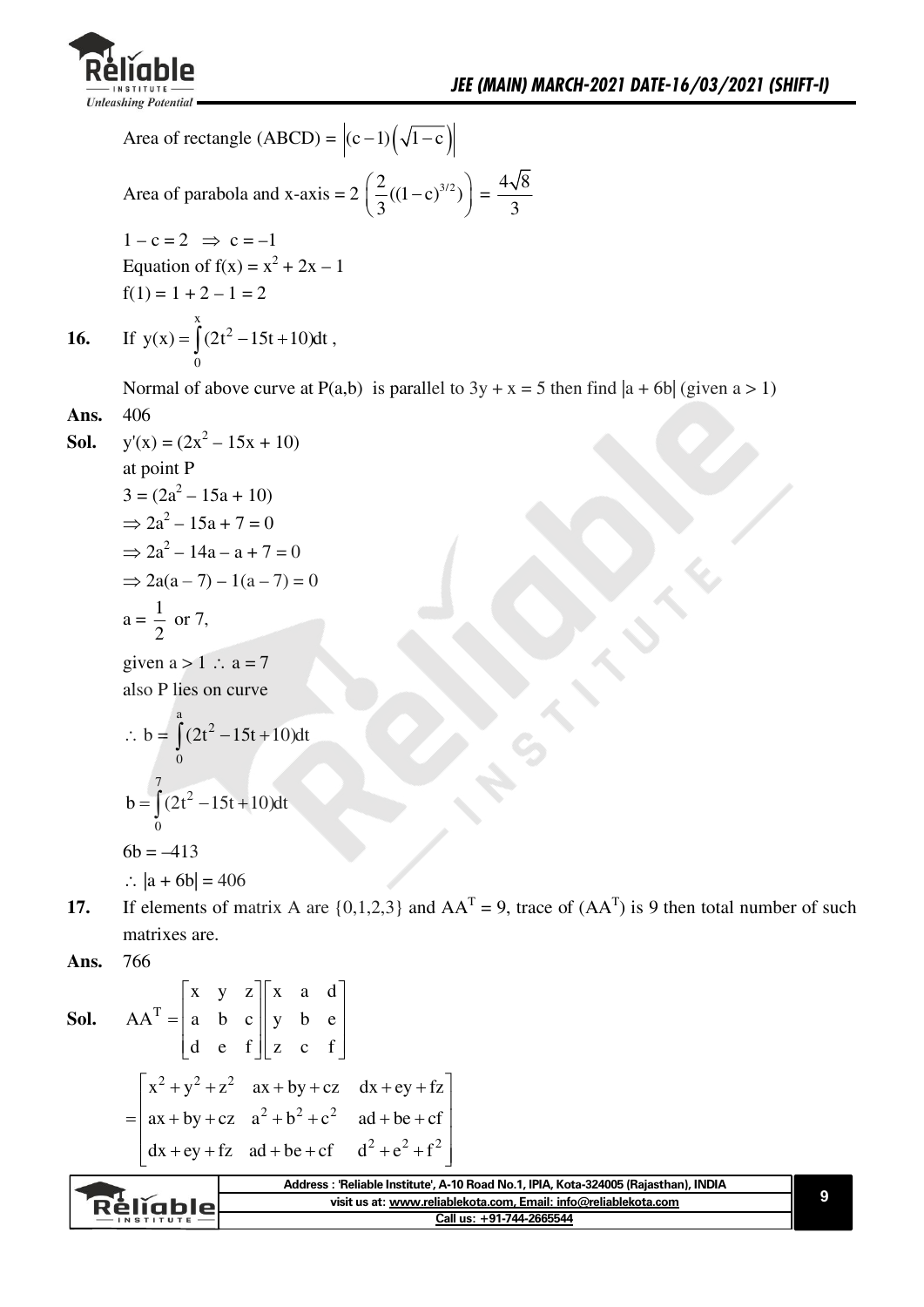![](_page_9_Picture_0.jpeg)

Tr  $(AA<sup>T</sup>) = x<sup>2</sup> + y<sup>2</sup> + z<sup>2</sup> + a<sup>2</sup> + b<sup>2</sup> + c<sup>2</sup> + d<sup>2</sup> + e<sup>2</sup> + f<sup>2</sup> = 9$ all  $\rightarrow$  1  $\overline{1}$  $\frac{9!}{8!} = 9$ one 3, rest =  $0$  $\frac{9!}{2!6!}$  = 63 × 4 = 252 two  $2$ , one  $1 \&$  rest  $0$  $\frac{9!}{5!3!}$  = 63×8 = 504 one 2, five 1, rest 0  $= 766$ 

**18.** If 
$$
f(x) = log_2\left(1 + tan\frac{\pi x}{4}\right)
$$
 find  $\lim_{x \to \infty} \frac{2}{n} \left(f\left(\frac{1}{n}\right) + f\left(\frac{2}{n}\right) + \dots + f(1)\right)$ 

**Ans.** 1

**Sol.** 
$$
E = 2 \lim_{x \to \infty} \sum_{r=1}^{n} \frac{1}{n} f\left(\frac{r}{n}\right)
$$

$$
E = \frac{2}{\ln 2} \int_{0}^{1} \ell n \left(1 + \tan \frac{\pi x}{4}\right) dx \qquad \qquad \dots (i)
$$

replacing  $x \rightarrow 1 - x$ 

$$
E = \frac{2}{\ln 2} \int_0^1 \ell n \left( 1 + \tan \frac{\pi}{4} (1 - x) \right) dx
$$
  
\n
$$
E = \frac{2}{\ln 2} \int_0^1 \ell n \left( 1 + \tan \left( \frac{\pi}{4} - \frac{\pi}{4} x \right) \right) dx
$$
  
\n
$$
E = \frac{2}{\ln 2} \int_0^1 \ell n \left( 1 + \frac{1 - \tan \frac{\pi}{4} x}{1 + \tan \frac{\pi}{4} x} \right) dx
$$
  
\n
$$
E = \frac{2}{\ln 2} \int_0^1 \ell n \left( \frac{2}{1 + \tan \frac{\pi x}{4}} \right) dx
$$
  
\n
$$
E = \frac{2}{\ln 2} \int_0^1 \ell n (2 - \ell n) \left( 1 + \tan \frac{\pi x}{4} \right) dx
$$
...(ii)  
\nequation (i) + (ii)

 $E = 1$ 

| visit us at: www.reliablekota.com. Email: info@reliablekota.com<br><b>Réliable</b><br>Call us: +91-744-2665544<br><b>INSTITUTE</b> | Address: 'Reliable Institute', A-10 Road No.1, IPIA, Kota-324005 (Rajasthan), INDIA |  |
|------------------------------------------------------------------------------------------------------------------------------------|-------------------------------------------------------------------------------------|--|
|                                                                                                                                    |                                                                                     |  |
|                                                                                                                                    |                                                                                     |  |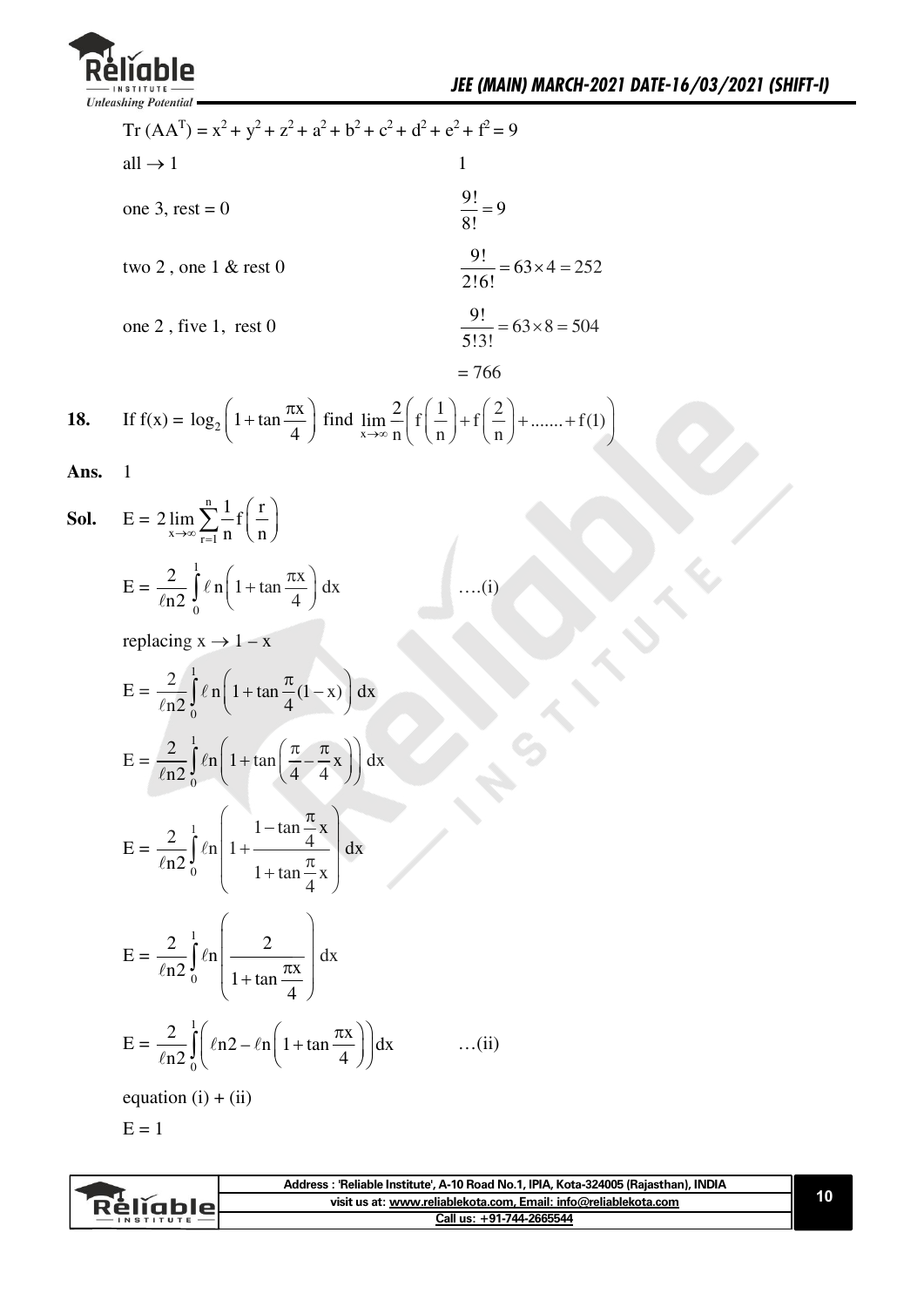![](_page_10_Picture_0.jpeg)

(4)  $\frac{\pi}{4}$ 

19. 
$$
\ln \left( \frac{|z|+1}{\sqrt{2}} \right) \le 2
$$
, find the maximum value of |z|.

Ans.  $(7)$ 

**Sol.** 
$$
\frac{|z|+1}{(|z|-1)^2} \ge \frac{1}{2}
$$
  
\n
$$
2|z| + 22 \ge (|z|-1)^2
$$
  
\n
$$
2|z| + 22 \ge |z|^2 - 2|z| + 1
$$
  
\n
$$
|z|^2 - 4|z| - 21 \le 0
$$
  
\n
$$
(|z|-7) (|z|+3) \le 0
$$
  
\n
$$
\Rightarrow |z| \le 7
$$
  
\n
$$
\therefore |z|_{\text{max}} = 7
$$

20. Find value 
$$
\sum_{r=1}^{\infty} \tan^{-1} \left( \frac{6^r}{2^{(2r+1)} + 3^{(2r+1)}} \right)
$$
  
\n(1)  $\cot^{-1} \frac{3}{2}$  (2)  $\tan^{-1} \frac{3}{2}$  (3)  $\frac{\pi}{2}$ 

 $(3)$   $\frac{1}{2}$ 

Ans.  $(1)$ 

**Sol.** 
$$
\sum_{r=1}^{\infty} \tan^{-1} \left( \frac{6^{r} (3-2)}{1 + \left(\frac{3}{2}\right)^{2r+1}} \right)
$$

$$
\sum_{r=1}^{\infty} \tan^{-1} \left( \frac{2^{r} \cdot 3^{r+1} - 3^{r} 2^{r+1}}{2^{2r+1} + 3^{2r+1}} \right)
$$

$$
\sum_{r=1}^{\infty} \tan^{-1} \left( \frac{\left(\frac{3}{2}\right)^{r+1} - \left(\frac{3}{2}\right)^{r}}{1 + \left(\frac{3}{2}\right)^{r+1} \left(\frac{3}{2}\right)^{r}} \right) = \sum_{r=1}^{\infty} \left[ \tan^{-1} \left(\frac{3}{2}\right)^{r+1} - \tan \left(\frac{3}{2}\right)^{r} \right] = \frac{\pi}{2} - \tan^{-1} \frac{3}{2} = \cot^{-1} \frac{3}{2}
$$

$$
\left( x + 2, x \le 0 \right) \qquad (3x - 2, x > 1)
$$

If  $f(x) = \begin{cases} x+2 & x \le 0 \\ x^2 & x > 0 \end{cases}$  and  $g(x) = \begin{cases} 3x-2 & x \ge 1 \\ x^3 & x < 1 \end{cases}$  then number of points of non-differentiability 21.

of  $f \circ g(x)$ 

$$
(1) 0 \t(2) 1 \t(3) 2 \t(4) 3
$$

Ans.  $(2)$ 

fog(x) =  $\begin{cases} x^3 + 2 & x \le 0 \\ x^6 & 0 \le x \le 1 \\ (3x - 2)^2 & x \ge 1 \end{cases}$ Sol.

 $\therefore$  fog(x) is discontinuous at x = 0 then non-differentiable at x = 0